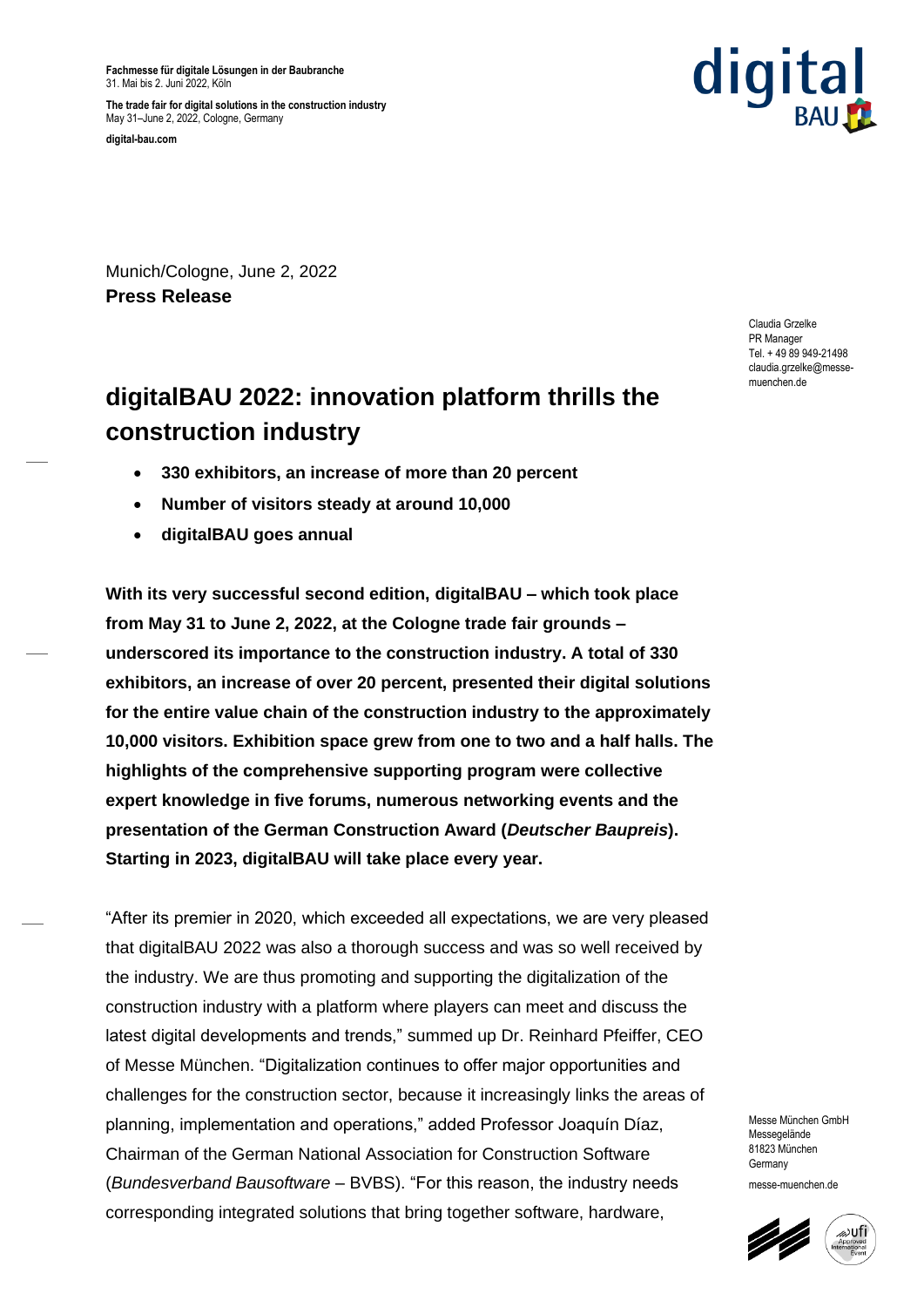

# **Press Release** | June 2, 2022 | 2/4

products, processes and – above all – people." And Dieter Schäfer, Chairman of Deutsche Steinzeug Cremer & Breuer and Supervisory Board Chairman of BAU, reiterated: "With its forward-looking format where science and technology meet practical applications, digitalBAU is tailored to precisely these needs of companies in the construction IT sector and offers these companies an excellent opportunity to present themselves in the off years of BAU."

### **Industry trends and trophies**

The exhibition areas of the trade fair focused on the topics of the digital construction site/BIM, digital urban planning, smart building, artificial intelligence and robotics. To round it all out, a comprehensive supporting program that was expanded significantly compared to 2020 offered expert knowledge straight from the source and quite a few networking opportunities like the start-up matching event. In five forums, 180 speakers shared their collective expertise and discussed current developments and trends in the industry. At the Innovation Challenge, ten finalists from a preceding online vote presented their innovative ideas as part of live pitches. A panel of experts ultimately honored the winners in the two categories: Pix4D and Hottscan. The presentation of the German Construction Award (*Deutscher Baupreis*) was another highlight that took place at the trade fair for the first time. With this award, Bauverlag distinguishes the most innovative companies in the industry in ten categories.

## **"Exciting meeting point for innovations"**

The exhibitors were thrilled by the caliber of visitors and the opportunity to once again meet each other in person. "digitalBAU has its finger on the pulse of our time," explained Björn Wolff, COO of Hottgenroth. "Here, digitalization is given a physical stage and a place for personal exchange, so that we can find solutions for achieving our stated climate goals together with our customers." Professor Ralf-Peter Oepen, Managing Director of BRZ Deutschland, confirmed: "Great exhibition contacts and an interesting, curious audience that is open to new discoveries: digitalBAU is an exciting meeting point for innovations and inspiration." Yves Padrines – CEO of the Nemetschek Group, which was on hand with ten of its brands and presented its software solutions at seven stands – also positively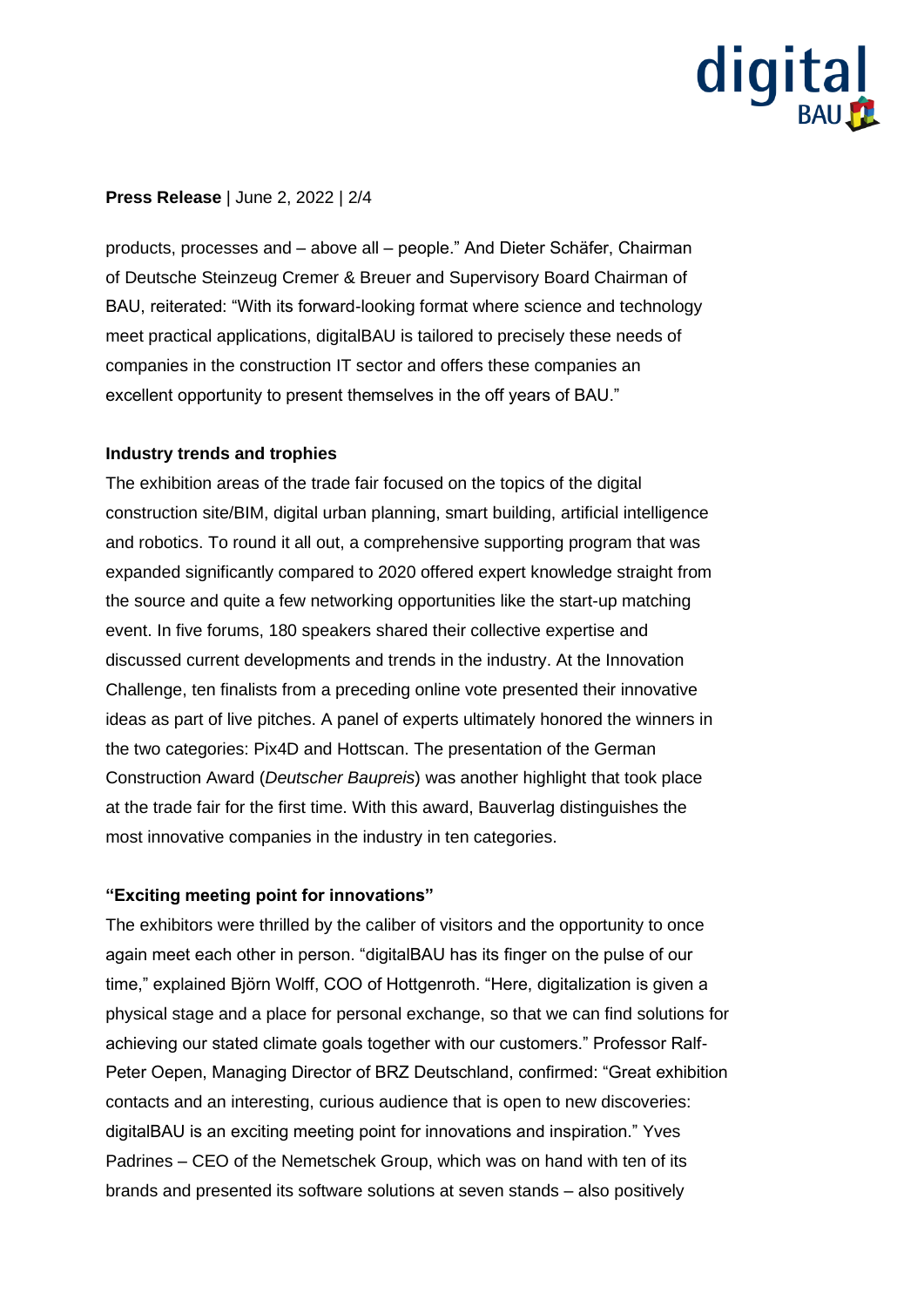# digital

# **Press Release** | June 2, 2022 | 3/4

summed up the three-day exhibition: "It was wonderful for us to again meet with customers face-to-face at digitalBAU. We look forward to the next edition!"

## **Going annual**

Beginning in 2023, digitalBAU will take place every year: the next time as the digitalBAU Conference with accompanying exhibition from July 4 to 6, 2023, in Munich and then again in February 2024 in Cologne. "With this new concept, we are responding to the increased desire for annual exchange that accounts for the rapid innovation cycle for digital solutions in the construction industry," explained Otto Nowack, Exhibition Director for digitalBAU. Monika Dech, Executive Director at Messe München, added: "Digitalization continues to be a dominant topic in the construction industry, which is why the digitalBAU Conference will be a perfect supplement in the years in which BAU takes place, with its focus on exchanging expertise, lectures and discussions." Johannes Reischböck, Board Member of BVBS, said: "The last two years have shown the role that personal contact plays in the business success of our members, which is why we are looking forward to the new conference format as part of the digitalBAU Conference 2023."

#### **digitalBAU 2022 in figures**

330 exhibitors from 16 countries, including 72 start-ups, presented their products and solutions (2020: more than 270 exhibitors / 13 countries), with 14 percent of exhibitors coming from abroad (2020: almost 10 percent). Around 10,000 visitors from 41 countries attended (2020: around 10,000 visitors / 56 countries), with visitors from abroad making up around 10 percent of them (2020: nearly 10 percent). After Germany, the most visitors came from Austria, Switzerland, the Netherlands, Turkey and Belgium.

You can find this press release for download including press pictures at the digitalBAU [newsroom.](https://digital-bau.com/en/press?lc)